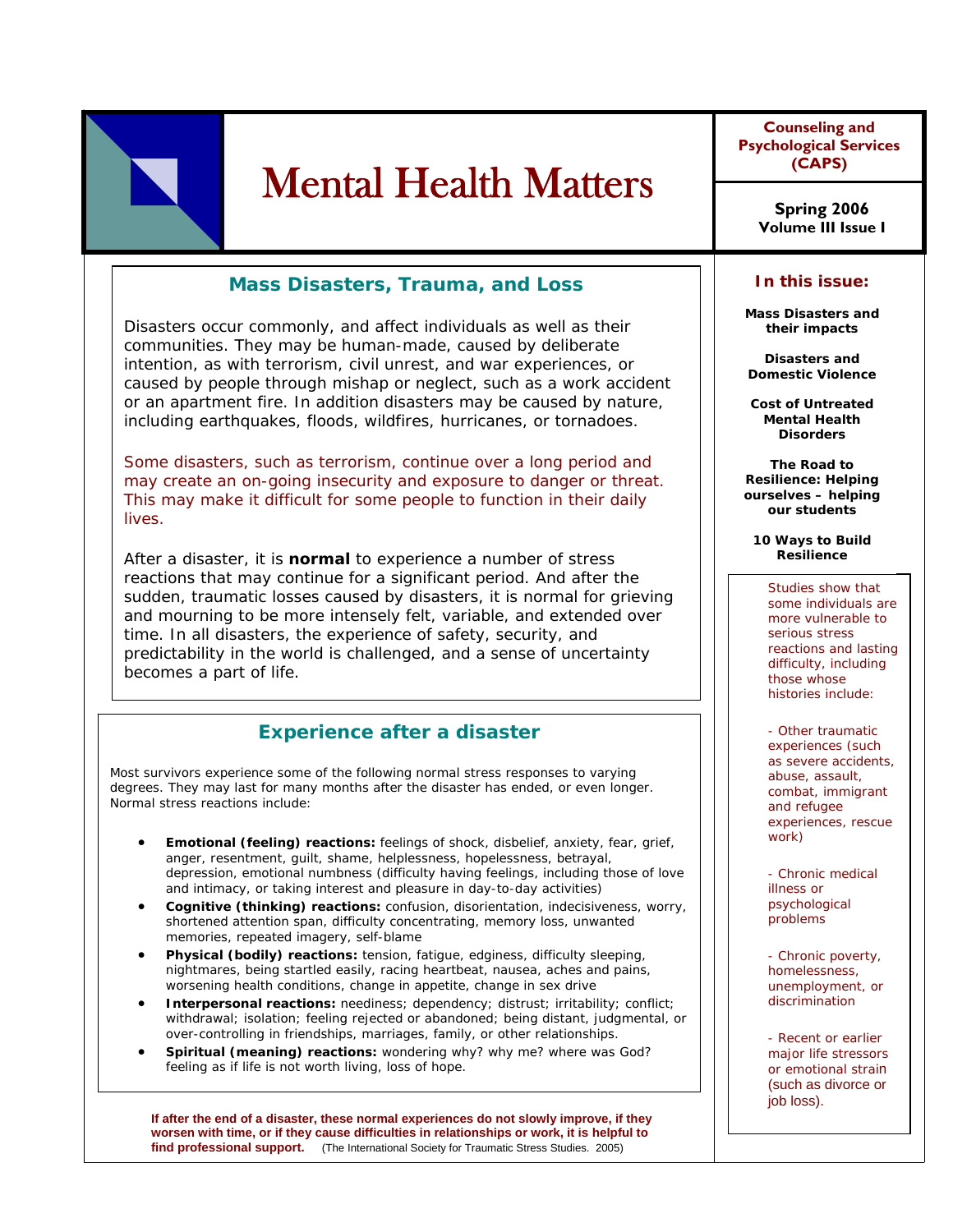## **Mental Health Matters: CAPS Newsletter** Page 2

## **Disasters and Domestic Violence**

#### **Prevalence and Impact of Domestic Violence in the Wake of Disasters**

Two questions require attention when considering the implications of domestic violence for post-disaster recovery.

**The first question** is whether domestic violence increases in prevalence after disasters.

Mechanic et al. undertook the most comprehensive examination of intimate violence in the aftermath of a disaster after the 1993 Mid-western flood. A representative sample of 205 women who were either married or cohabitating with men and who were highly exposed to this disaster acknowledged considerable levels of domestic violence and abuse. Over the 9-month period after flood onset:

- 14% reported at least one act of physical aggression from their partners,
- 26% reported emotional abuse,
- 70% verbal abuse, and
- 86% partner anger.

*The second question* is whether domestic violence, regardless of the reasons how or why it occurs, influences women's post-disaster recovery.

 An important finding from Mechanic et al.'s (2001) study was that the presence of domestic violence strongly influenced women's post-disaster mental health.

- 39% of abused women developed post-disaster PTSD, compared to 17% of other women.
- 57% of abused women developed post-disaster depression, compared to 28% of other women.
- Marital stress and conflicts are highly predictive of post-disaster symptoms

Similarly, Norris and Uhl found that as marital stress increased, so too did psychological symptoms such as depression and anxiety. Likewise, Norris et al. found that 6 and 30 months after Hurricane Andrew, new conflicts and other socially disruptive events were among the strongest predictors of psychological symptoms.

(A National Center for PTSD Fact Sheet, Fran H. Norris, Georgia State University)

- Police reports of domestic violence increased by 46% following the eruption of the Mt. St. Helens volcano.
- One year after Hurricane Hugo, marital stress was more prevalent among individuals who had been severely exposed to the hurricane than among individuals who had been less severely exposed or not exposed at all.
- Within 6 months after Hurricane Andrew, 22% of adult residents of the stricken area acknowledged having a new conflict with someone in their household.
- In a study of people directly exposed to the bombing of the Murrah Federal Building in Oklahoma City, 17% of non-injured persons and 42% of persons whose injuries required hospitalization reported troubled interpersonal relationships.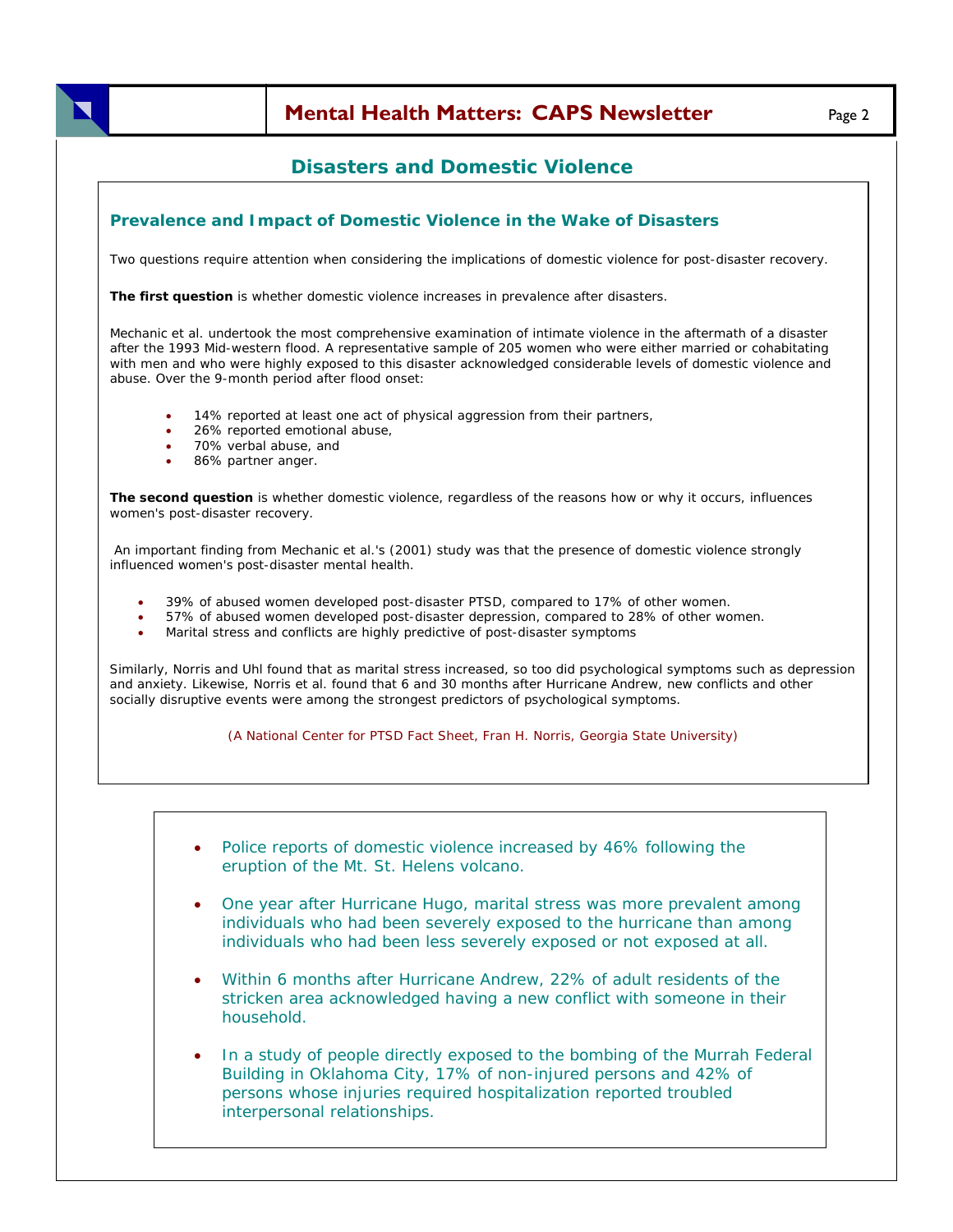Volume III, Issue I  $P_{\text{age 3}}$ 



#### **Cost of Untreated Mental Health Disorders:**  • Untreated mental health disorders cost American businesses \$79 billion in lost productivity per year (Surgeon General's Report on Mental Health 1999). • More than 44 million Americans suffer from a major mental health disorder (National Institutes of Mental Health). • 87% of American cite lack of insurance coverage as a top reason for not seeking mental health services (APA Survey 2004). • Nine out of ten Americans say psychotherapy helped them (APA, How to Find Help Through Psychotherapy, 1998). The estimated annual \$44 billion cost of depression equals the cost of coronary heart disease (Ernst Berndt, MIT). SAMHSA officials project that as many as one-third of people who were displaced by Hurricane Katrina may need the help of mental health professionals due to stressrelated psychological disorders. One reason for such a high projection is the prolonged nature of the aftermath of Katrina. *"Disasters that are over with quickly have less psychopathology than*  **Mental Disorders that may be related to or affected by exposure to violence or traumatic events:**  • Anxiety Disorders • Post-Traumatic Stress Disorder **Depression**

#### **The Road to Resilience: Helping ourselves – helping our students**

Resilience is the process of adapting well in the face of adversity, trauma, tragedy, threats, or even significant sources of stress -- such as family and relationship problems, serious health problems, or workplace and financial stressors. It means "bouncing back" from difficult experiences.

*disasters that have repeated or chronic exposures."* 

**Research has shown that resilience is ordinary, not extraordinary.** *People commonly demonstrate resilience.* One example is the response of many Americans to the September 11, 2001 terrorist attacks and individuals' efforts to rebuild their lives.

*Being resilient does not mean that a person doesn't experience difficulty or distress. Emotional pain and sadness are common in people who have suffered major adversity or trauma in their lives. In fact, the road to resilience is likely to involve considerable emotional distress.* 

**Many college students, faced with the war on Iraq and the ongoing threat of terrorist attacks, find that they now feel uncertain about a future for which they had just begun to plan. Some may be concerned about parents, relatives or friends in the military or who are living overseas. Others may wonder how they, themselves, may become directly involved in this crisis. No one is unaffected.**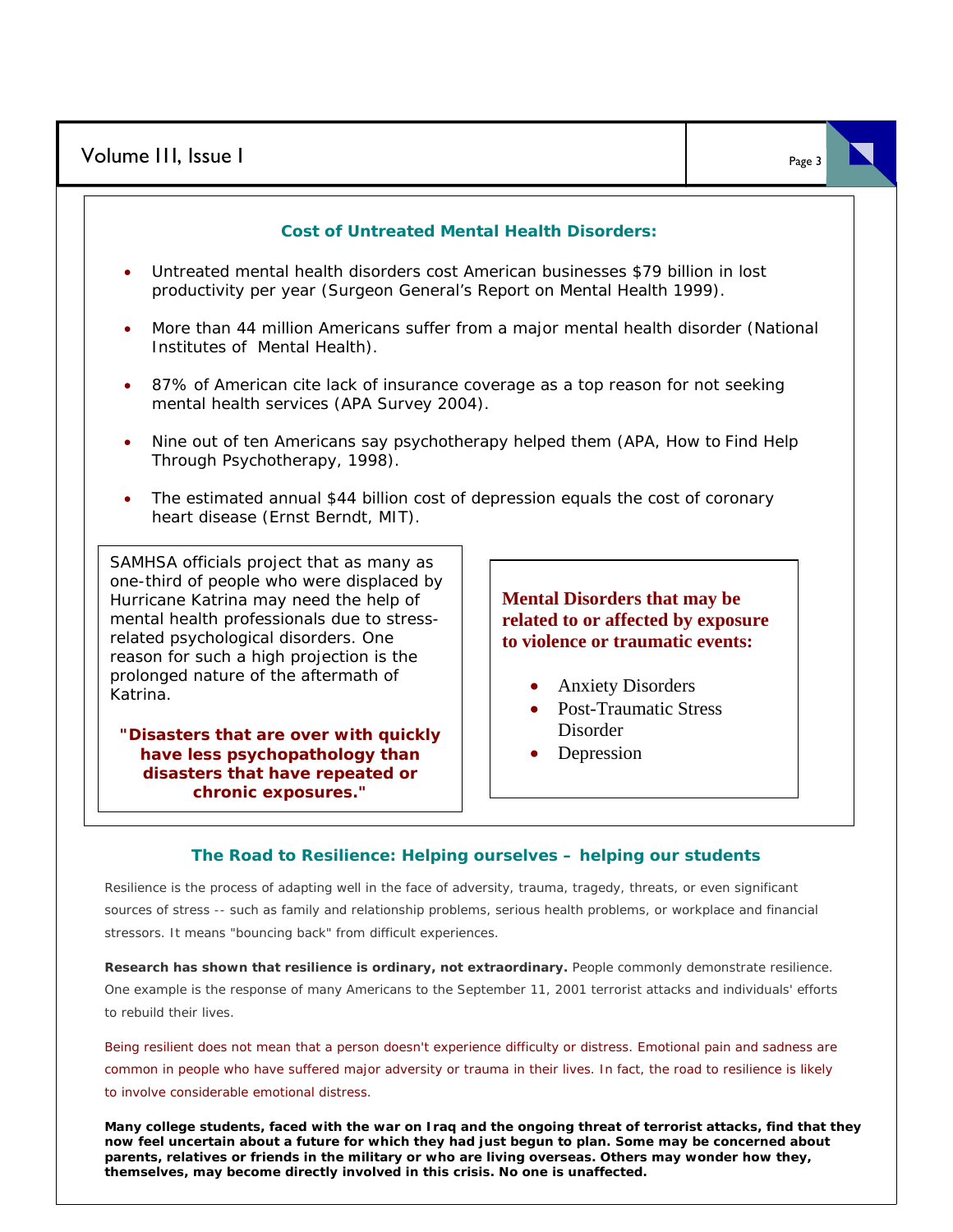֦

## **10 Ways to Build Resilience**

**Make connections.** Good relationships with close family members, friends, or others are important. Accepting help and support from those who care about you and will listen to you strengthens resilience. Some people find that being active in civic groups, faith-based organizations, or other local groups provides social support and can help with reclaiming hope. Assisting others in their time of need also can benefit the helper.

**Avoid seeing crises as insurmountable problems.** You can't change the fact that highly stressful events happen, but you can change how you interpret and respond to these events. Try looking beyond the present to how future circumstances may be a little better. Note any subtle ways in which you might already feel somewhat better as you deal with difficult situations.

**Accept that change is a part of living.** Certain goals may no longer be attainable as a result of adverse situations. Accepting circumstances that cannot be changed can help you focus on circumstances that you can alter.

**Move toward your goals.** Develop some realistic goals. Do something regularly -- even if it seems like a small accomplishment -- that enables you to move toward your goals. Instead of focusing on tasks that seem unachievable, ask yourself, "What's one thing I know I can accomplish today that helps me move in the direction I want to go?"

Take decisive actions. Act on adverse situations as much as you can. Take decisive actions, rather than detaching completely from problems and stresses and wishing they would just go away.

**Look for opportunities for self-discovery**. People often learn something about themselves and may find that they have grown in some respect as a result of their struggle with loss. Many people who have experienced tragedies and hardship have reported better relationships, greater sense of strength even while feeling vulnerable, increased sense of self-worth, a more developed spirituality, and heightened appreciation for life.

**Nurture a positive view of yourself**. Developing confidence in your ability to solve problems and trusting your instincts helps build resilience.

**Keep things in perspective.** Even when facing very painful events, try to consider the stressful situation in a broader context and keep a long-term perspective. Avoid blowing the event out of proportion.

**Maintain a hopeful outlook.** An optimistic outlook enables you to expect that good things will happen in your life. Try visualizing what you want, rather than worrying about what you fear.

Take care of yourself. Pay attention to your own needs and feelings. Engage in activities that you enjoy and find relaxing. Exercise regularly. Taking care of yourself helps to keep your mind and body primed to deal with situations that require resilience.